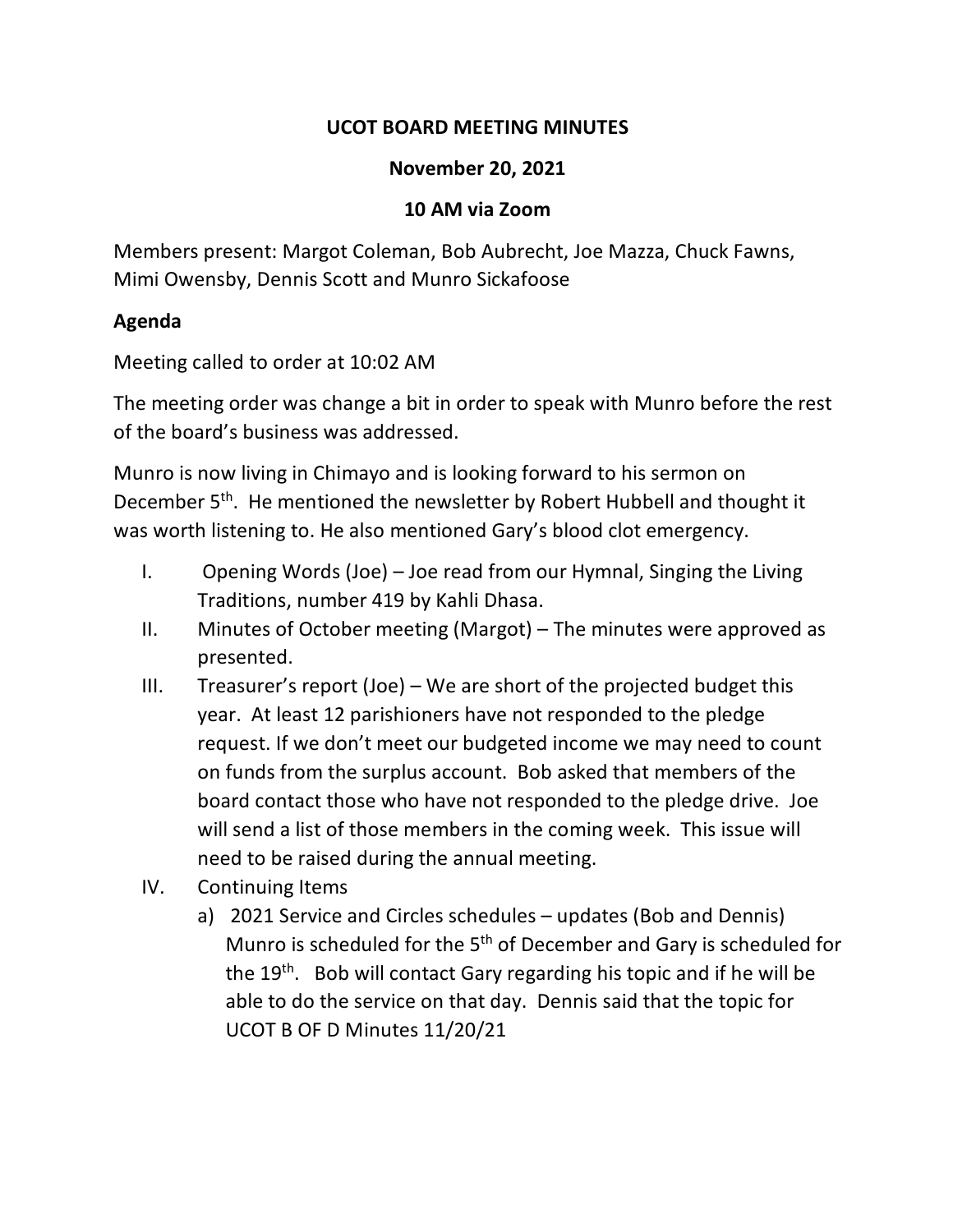November's circles is Angels. They are considering the new topic for December.

The annual meeting is the  $4<sup>th</sup>$  Sunday of January the 23<sup>rd</sup>. Gary will by doing the 5th Sunday in January.

- b) Funding for LFP for 2021 and 2022 (Mimi and Joe) At present, the church has budgeted \$30/week each for Mimi and Elaine. The money collected in pledges will not be enough to fund both the LFP and the Men's Homeless shelter dinners.
- c) New Board members (Bob) Barbara Scott has agreed to join the board as an ex-officio member as long as the meetings can be held in the afternoon instead of the morning. Chuck will become a voting member. Bob is still looking for new people to join the board.
- d) 2021 Pledge drive (Joe and Bob) This issue was covered in the Treasurer's report.
- e) 2022 Service schedule (Bob) Munro and Gary are both considering helping out with the Durango Unitarian Church. Flexibility will be the key word for 2022. We will be looking for outside ministers and others to cover some of the services and these will need to be funded from the surplus.
- V. New Items
- a) Munto's return from sabbatical (Munro) This item was covered at the beginning of the meeting while Munro was with us.
- b) UCOT Directory Update (Bob) Barbara Scott has offered to continue to do the directory and the update information will go out in the materials for the Annual Meeting.
- c) Afghan family project with UU Santa FE and UU Los Alamos (Bob) Bob will be on a Zoom call regarding the needs for this project. Lutheran Family Services is also involved. Bob will keep us apprised of the situation. Bette Myerson is also collecting money to help the families through her Synagogue non-profit.